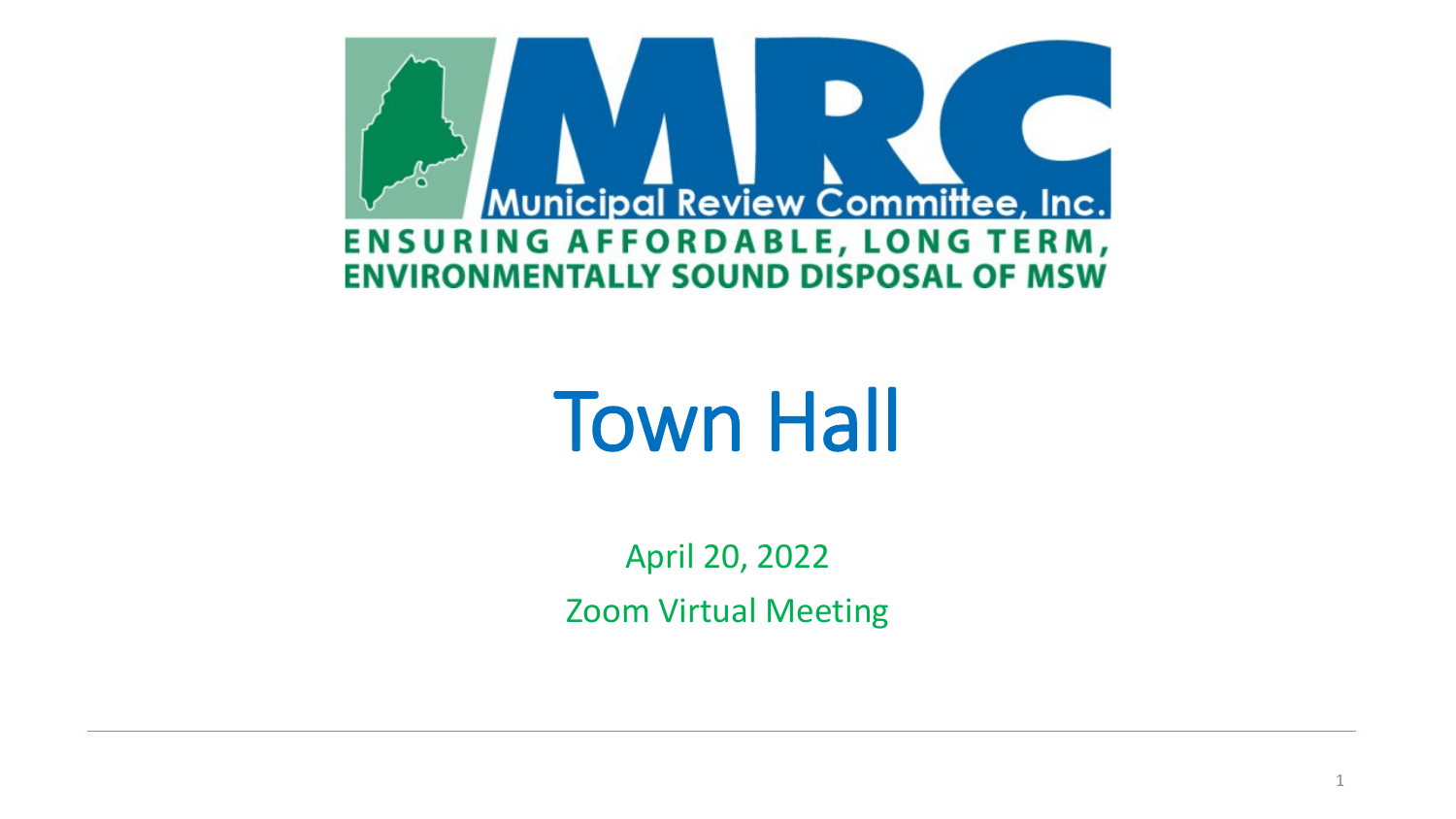#### **Welcome Karen Fussell, MRC President**

- Today's program
	- Facility sale process and schedule
	- MRC roles in the process
	- What if the MRC ends up the owner?
	- Joining Member participation
	- Q & A

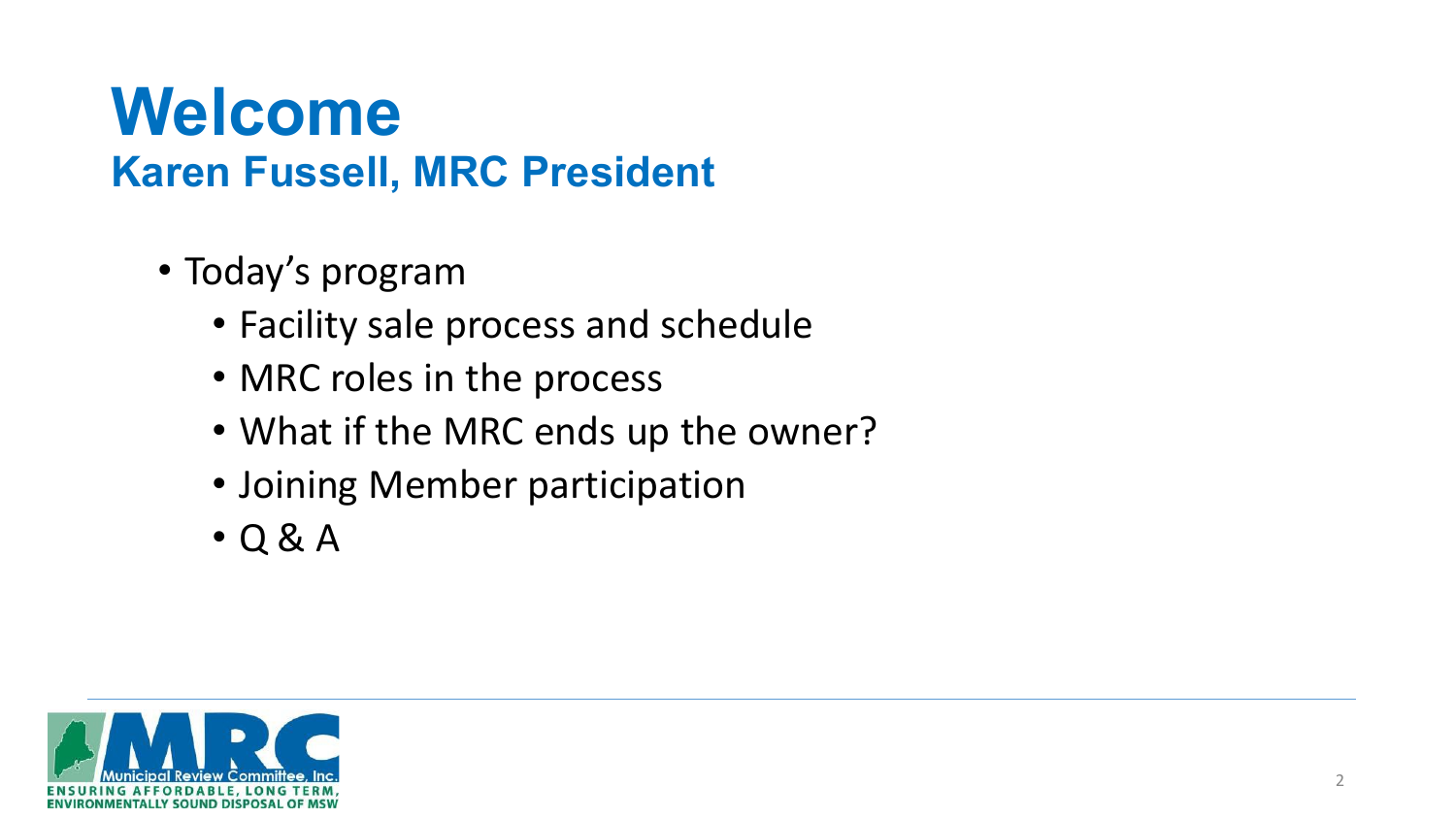## **Facility sale process and schedule**

| March - April       | New receiver appointed; investment banker retained.<br>Data room in place; MRC providing tours to bidders.<br>Bid documents finalized. |
|---------------------|----------------------------------------------------------------------------------------------------------------------------------------|
| <b>May 16</b>       | Preliminary bidder qualifications due.                                                                                                 |
| May 27              | Final bidder qualifications and draft agreements due.                                                                                  |
| May 17 to<br>June 3 | MRC screens proposals for financial/technical capability.<br>Receiver designates qualified bidders.                                    |
| June 7              | Bids due from qualifying buyers.                                                                                                       |
| June 14             | Auction for highest price bid among qualified bidders.                                                                                 |
| June 30             | Target date for close on purchase.                                                                                                     |

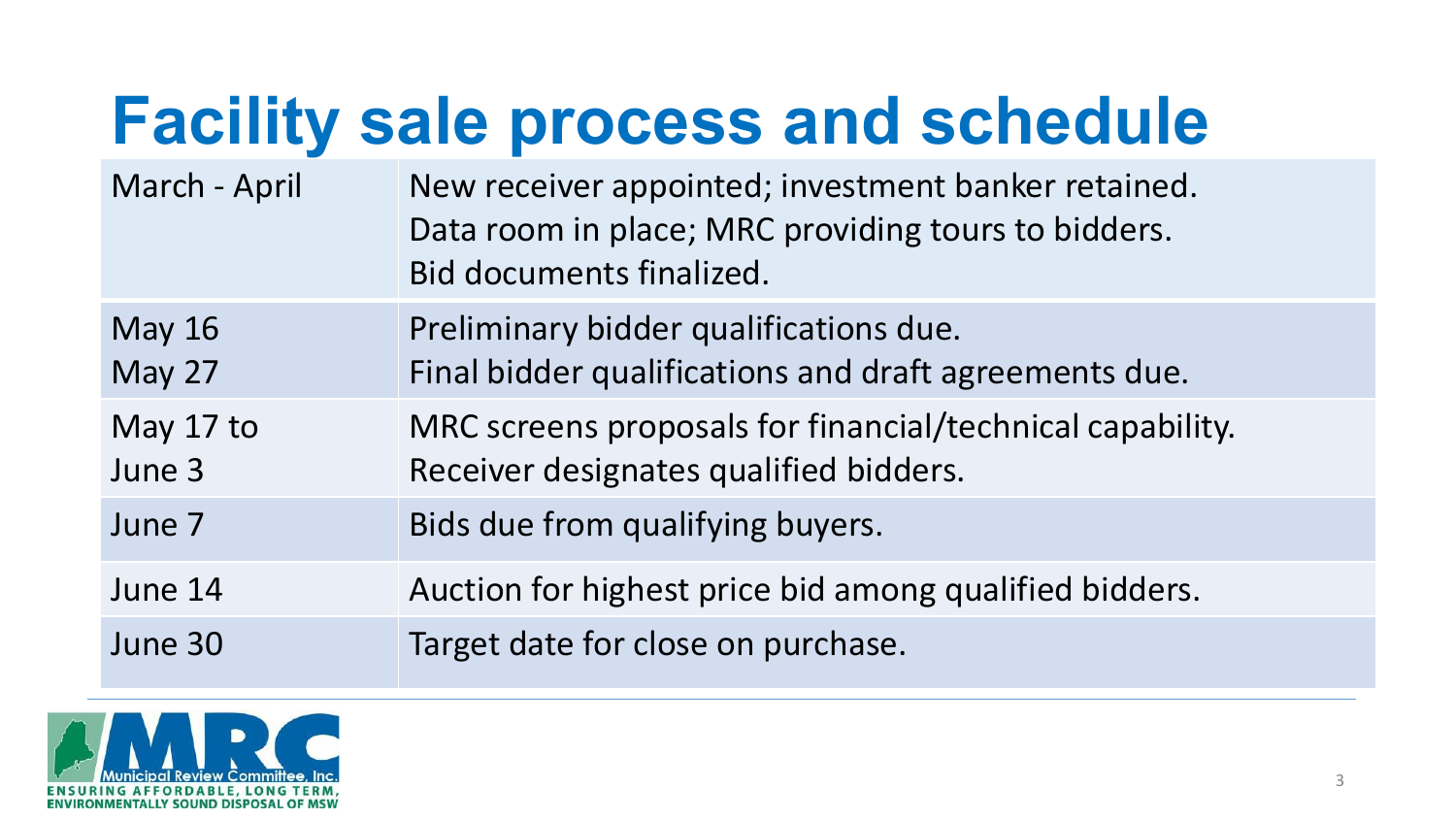## **Screening bidders for financial capability**

- Cash ready to close the purchase on June 30, 2022
- Financing ready for upgrades, start-up
- No changes to tipping fee
- No sale or pledge of land by MRC
- No fatal flaws in mark-up of Key Agreements
- Reasonable high-level pro forma
- MRC will review and can disqualify bidders

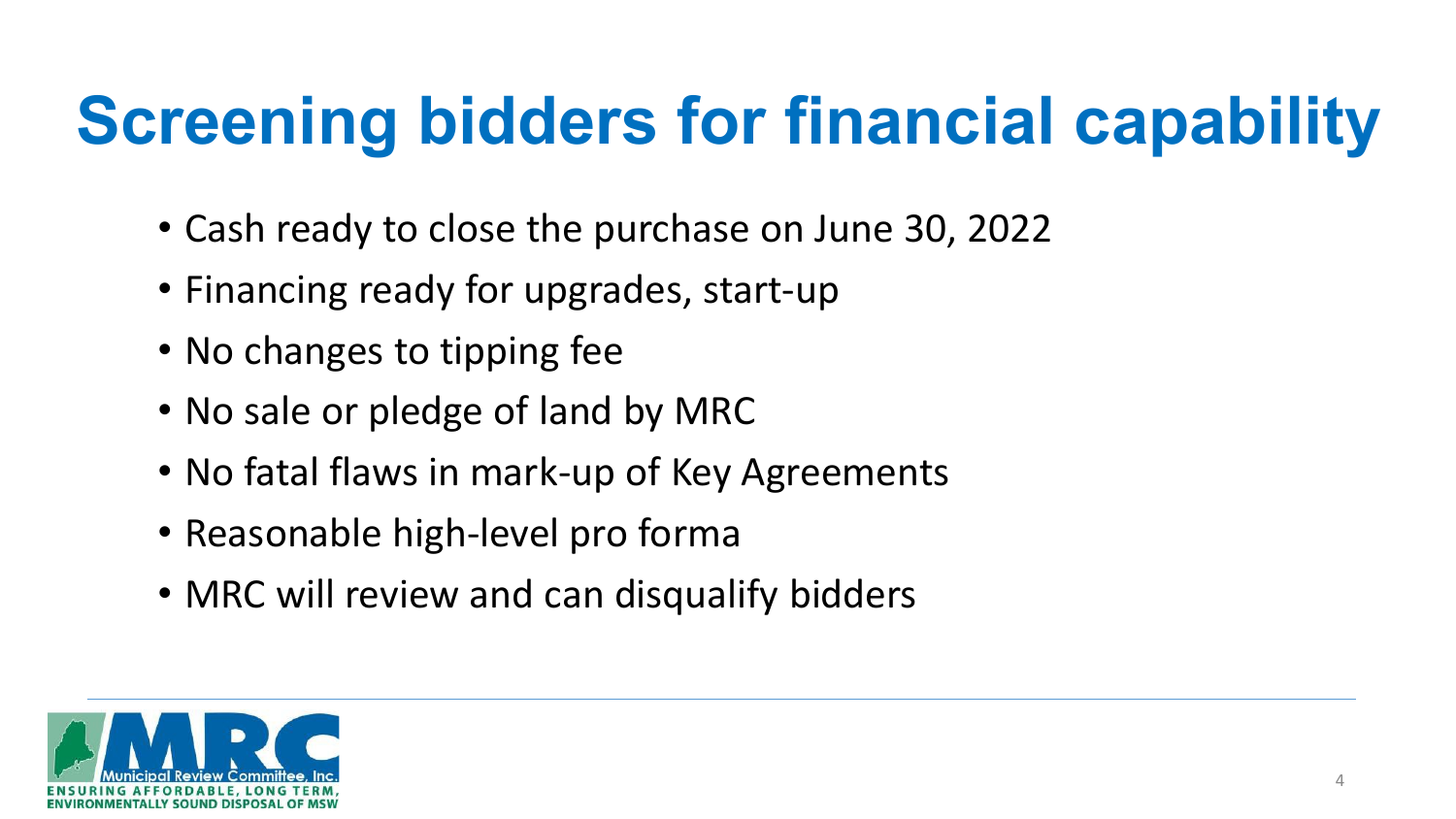## **Screening bidders for technical capability**

- Project team experience with comparable facilities at scale
	- MRF equipment
	- Pulp production
	- Marketing recovered products
- Start-up and operating plan and schedule
	- Org chart and staffing plan
	- Diversion plan
- MRC will review and can disqualify bidders

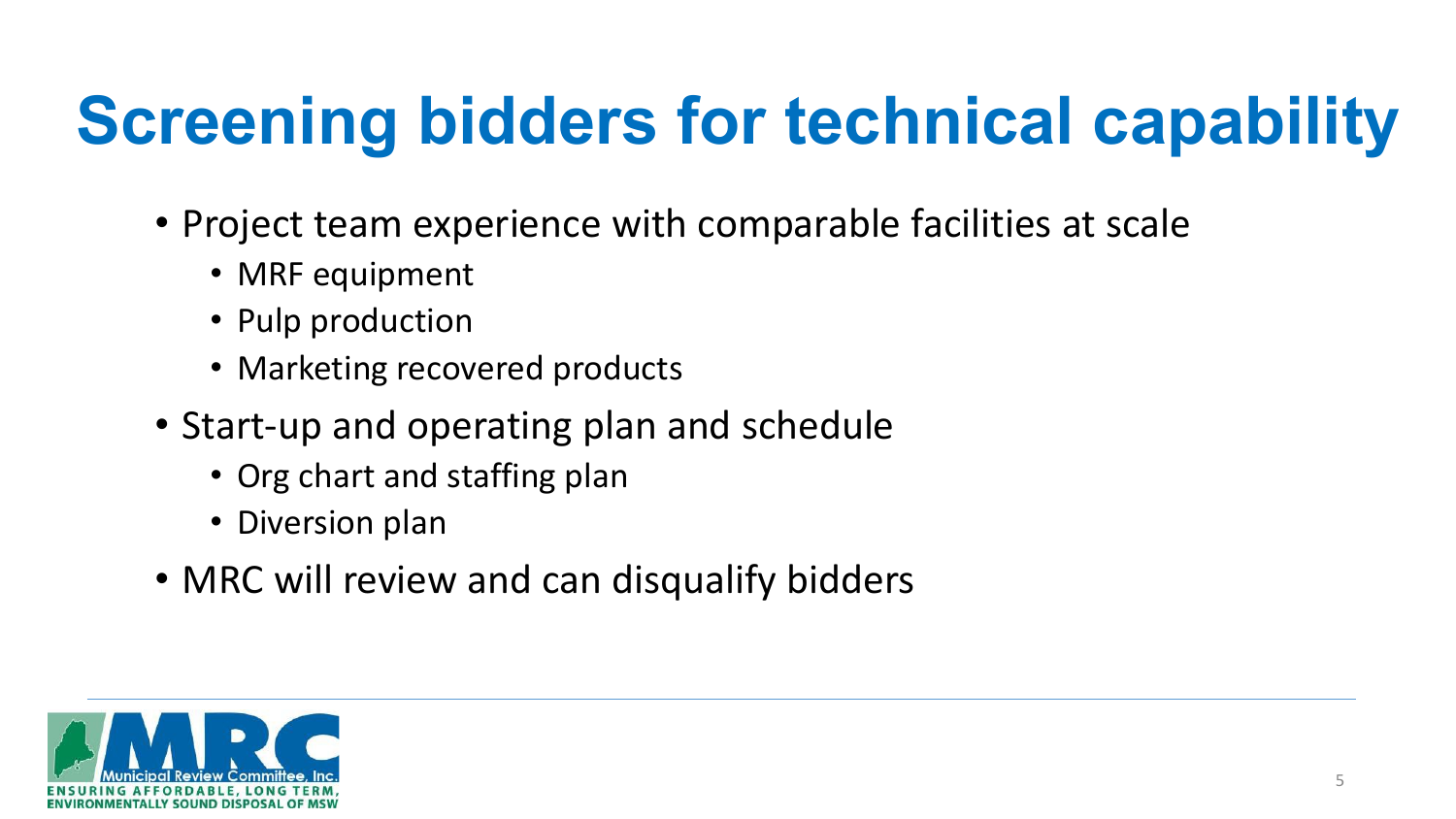### **If a Private Bidder Wins the Auction…**

- Finalize/sign Key Agreements with MRC
	- Includes Master Waste Supply Agreement and Site Lease
	- Formalize MRC potential oversight and ownership/partnership roles
- Close on the purchase
- Add owner to permits and licenses
- Owner mobilizes at Facility for upgrades, start-up, ramp-up
- Take first MSW by late 2022/early 2023

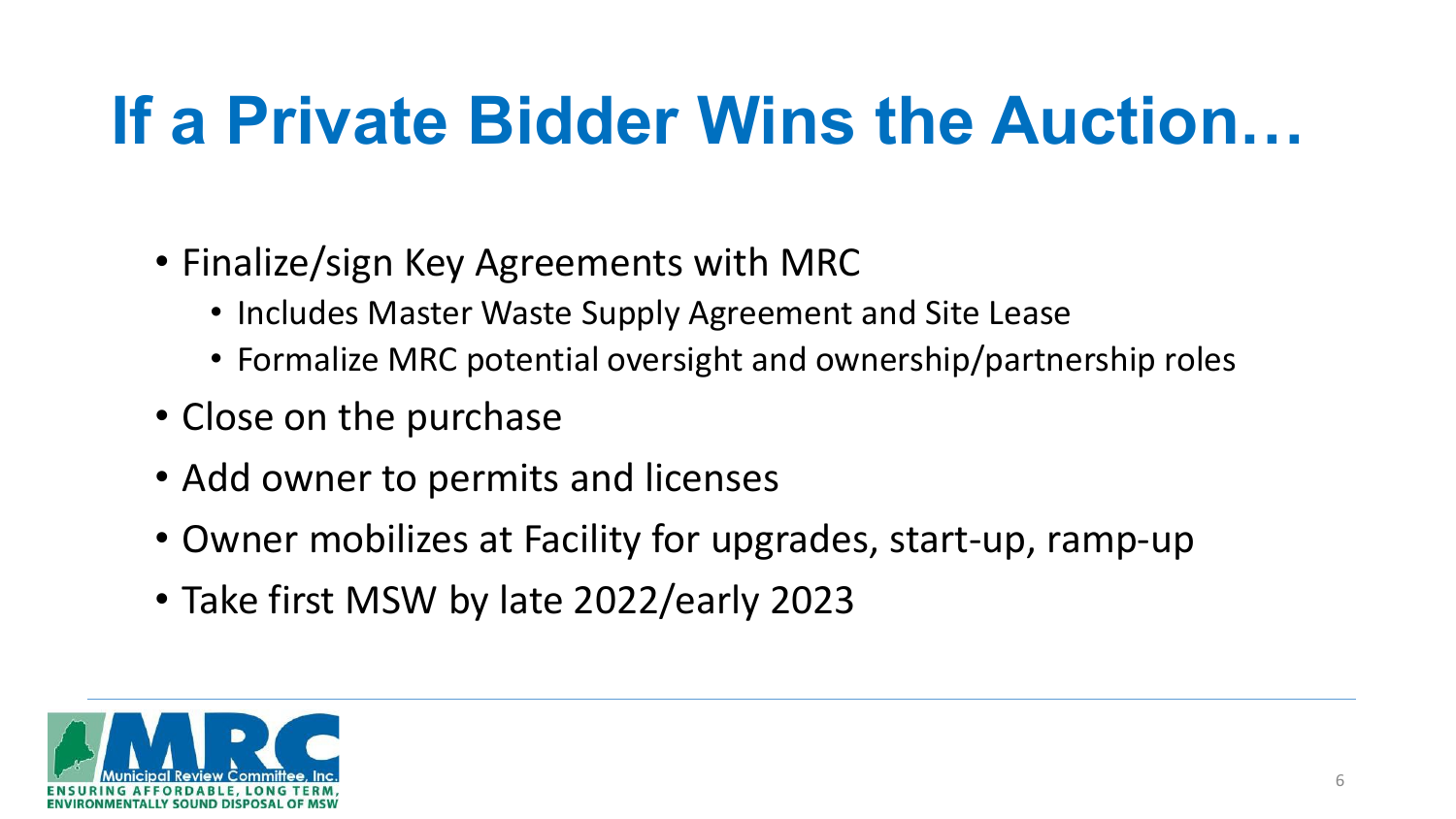#### **If MRC's Stalking Horse Bid succeeds…**

- MRC has cash set aside for purchase
- Needs more funds to successfully reopen plant

#### **MRC stays sole owner**

- **Hire a contract operator**
- **Manage the effort**
- **Must raise \$20 million**



#### **MRC brings in a qualified private partner**

- **Multiple interested parties**
- **Wide range of proposals**
- **Must happen quickly**

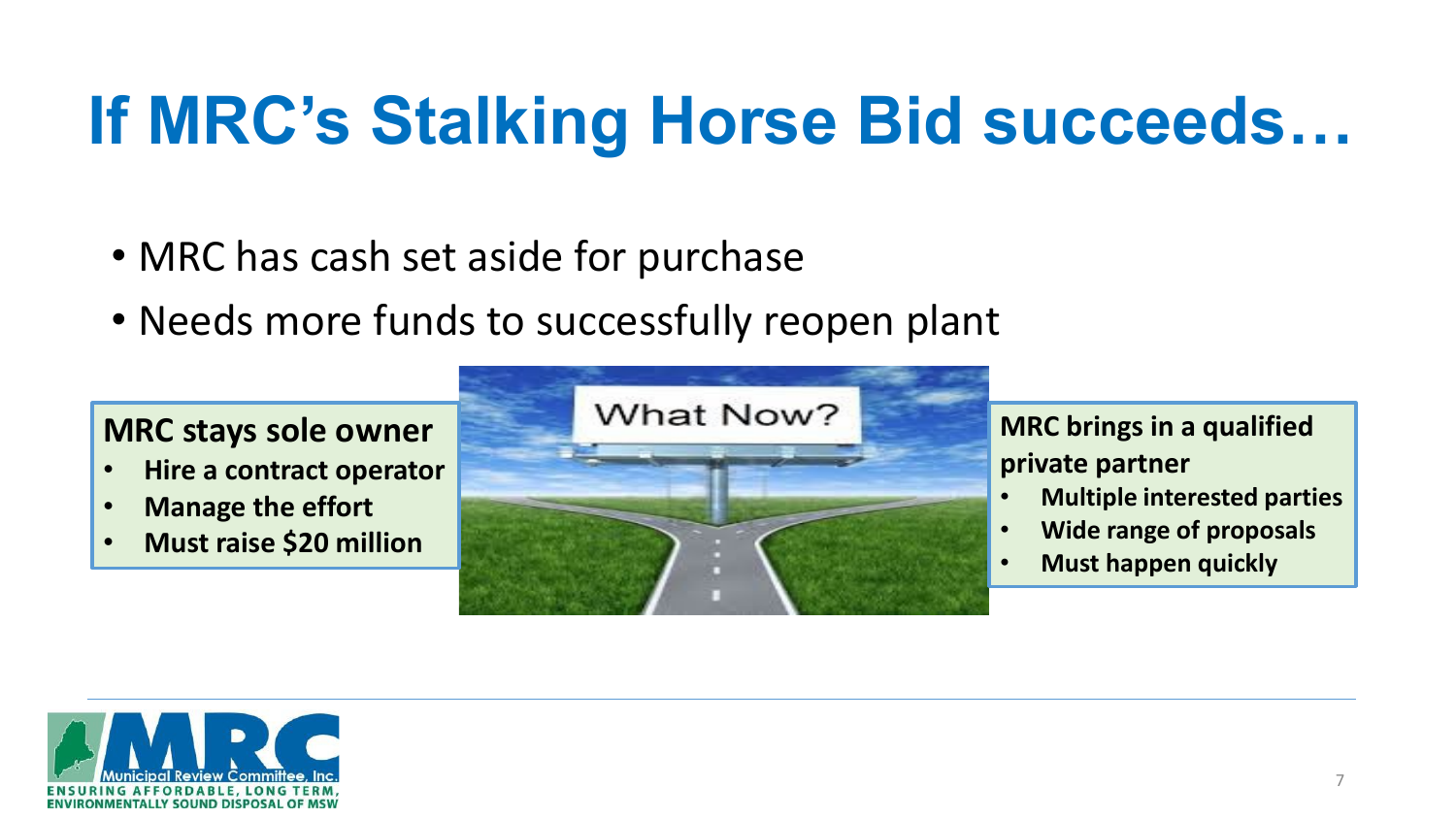#### **Preferred option: MRC as sole owner**

- Full control and use of the facility
- Better long-term economics
- More services for Members



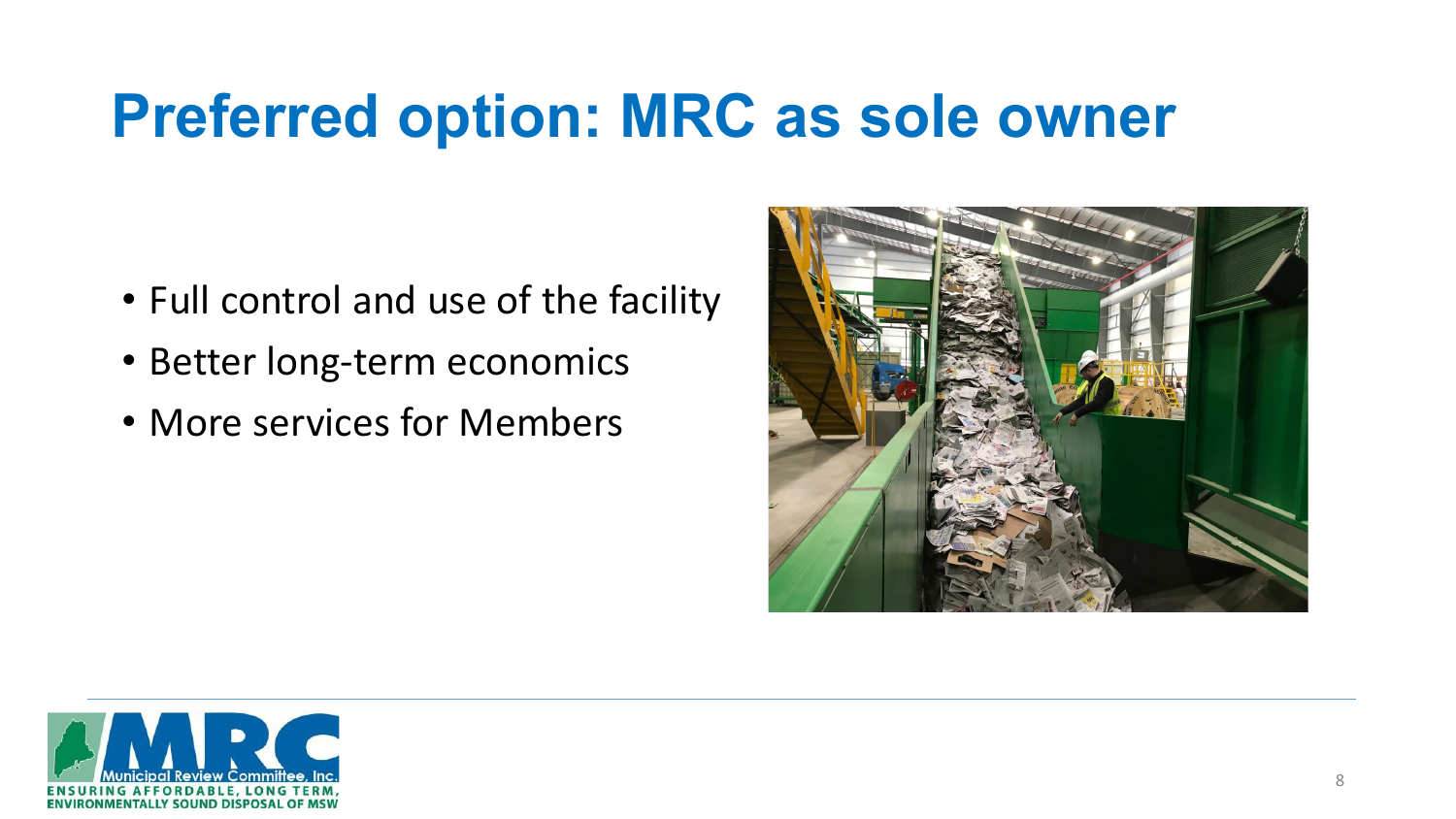#### **MRC Financing Options**

- Grants, earmarks not available within timeframe needed
- Banks require loan guarantees
- Federal/state guarantee programs not assured/take too long
- *To access funding, MRC will need support from Joining Members*
- Joining Members can *volunteer* to
	- **Be a guarantor** and co-sign for a portion of MRC's loan; or
	- **Be an investor**  and loan cash to the MRC

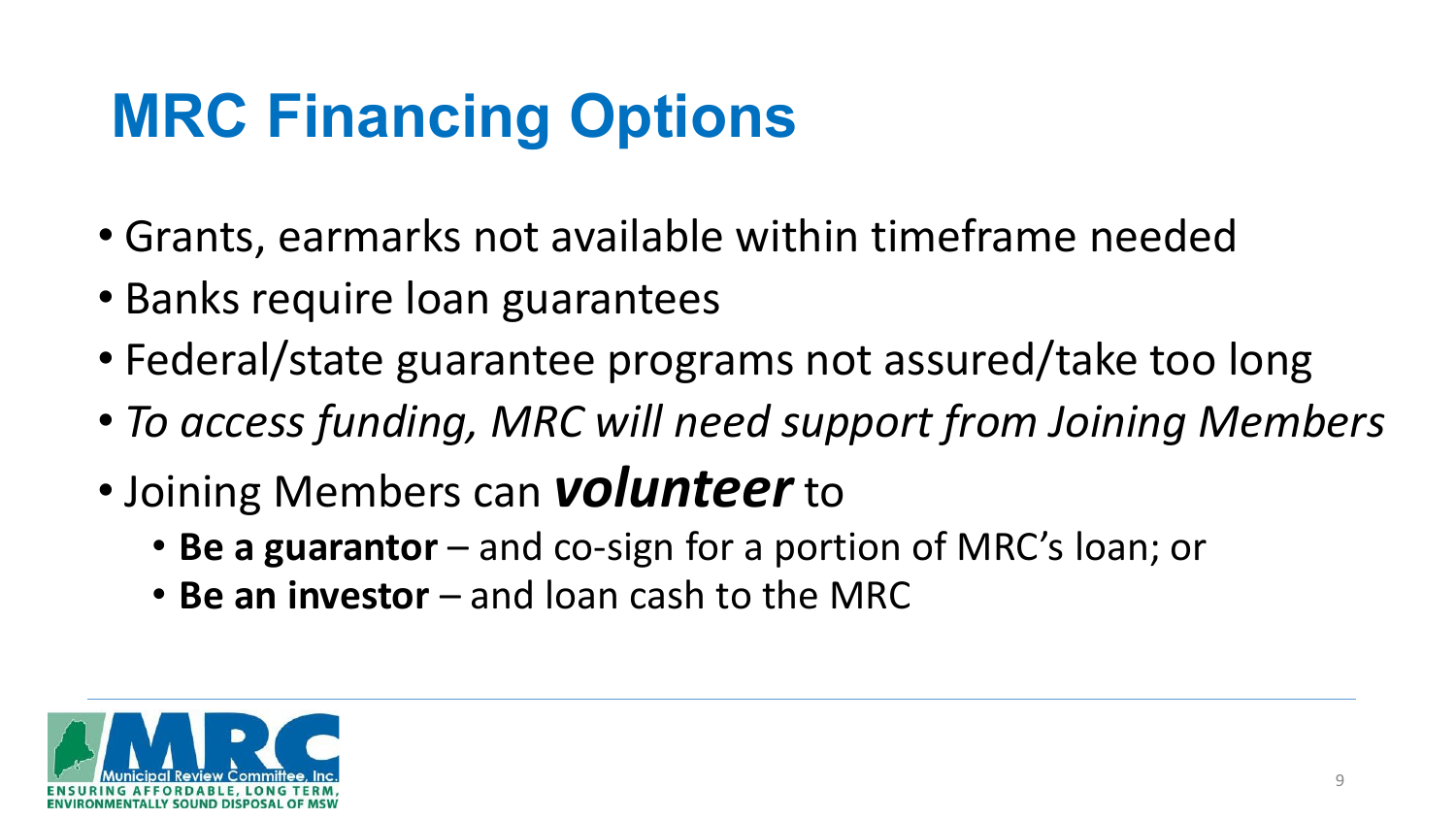#### **MRC Financing Options**

How might a Joining Members **be a guarantor**?

- 1. Co-sign for part of an MRC loan
	- Must be able to authorize and approve guarantee timely
- 2. Get a guarantor fee when cash flow is positive [2% of loan balance]
- 3. Make loan payments if cash is not available from other sources

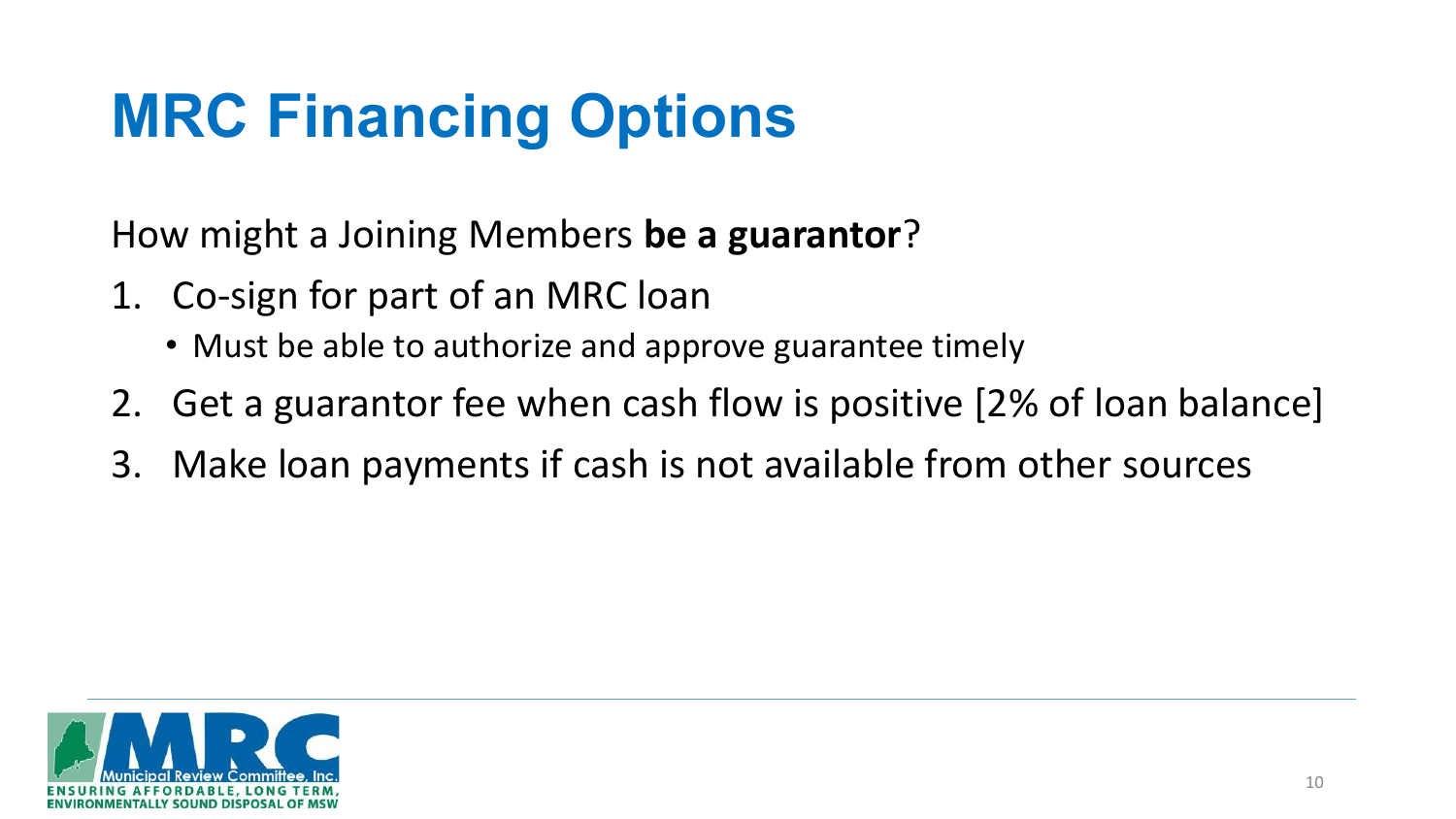#### **MRC Financing Options**

How might a Joining Member **be an investor**?

- 1. Provide cash or loan proceeds to the MRC
	- Would reduce size of MRC loan
	- Same term and repayment schedule as MRC loan
- 2. MRC pays market rate plus a [*2*%] guarantor adder
- 3. Subordinated to bank loans, but superior to guarantor fees

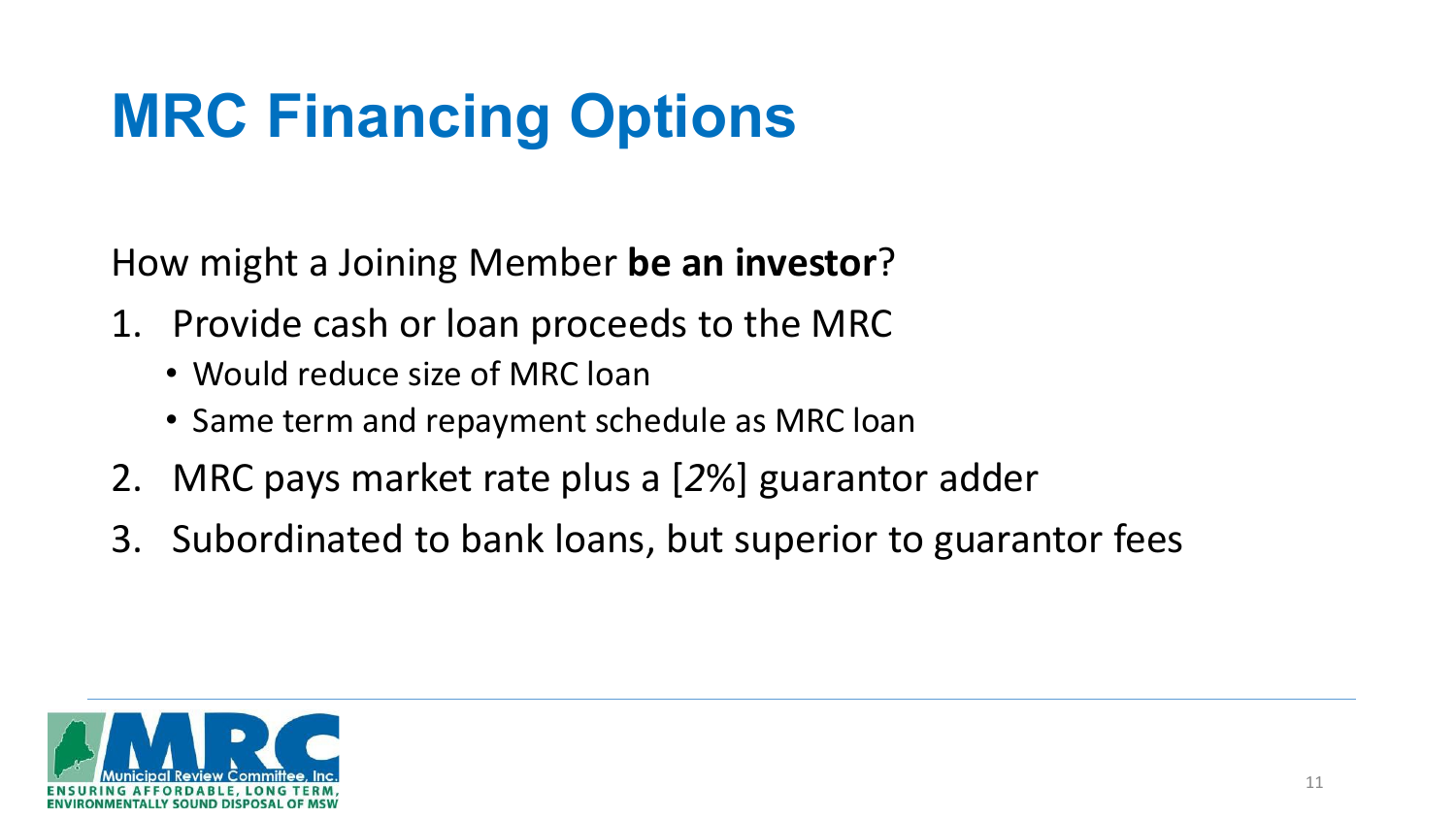#### **MRC Financing Options: Compensation concepts**

MRC can:

- 1. Pay back invested cash as if a loan at a market interest rate
- 2. Pay fees for guarantees
- 3. Provide a preferred return from funds left after those payments

**Investors:** 1, 2 & 3 **Guarantors:** 2 & 3

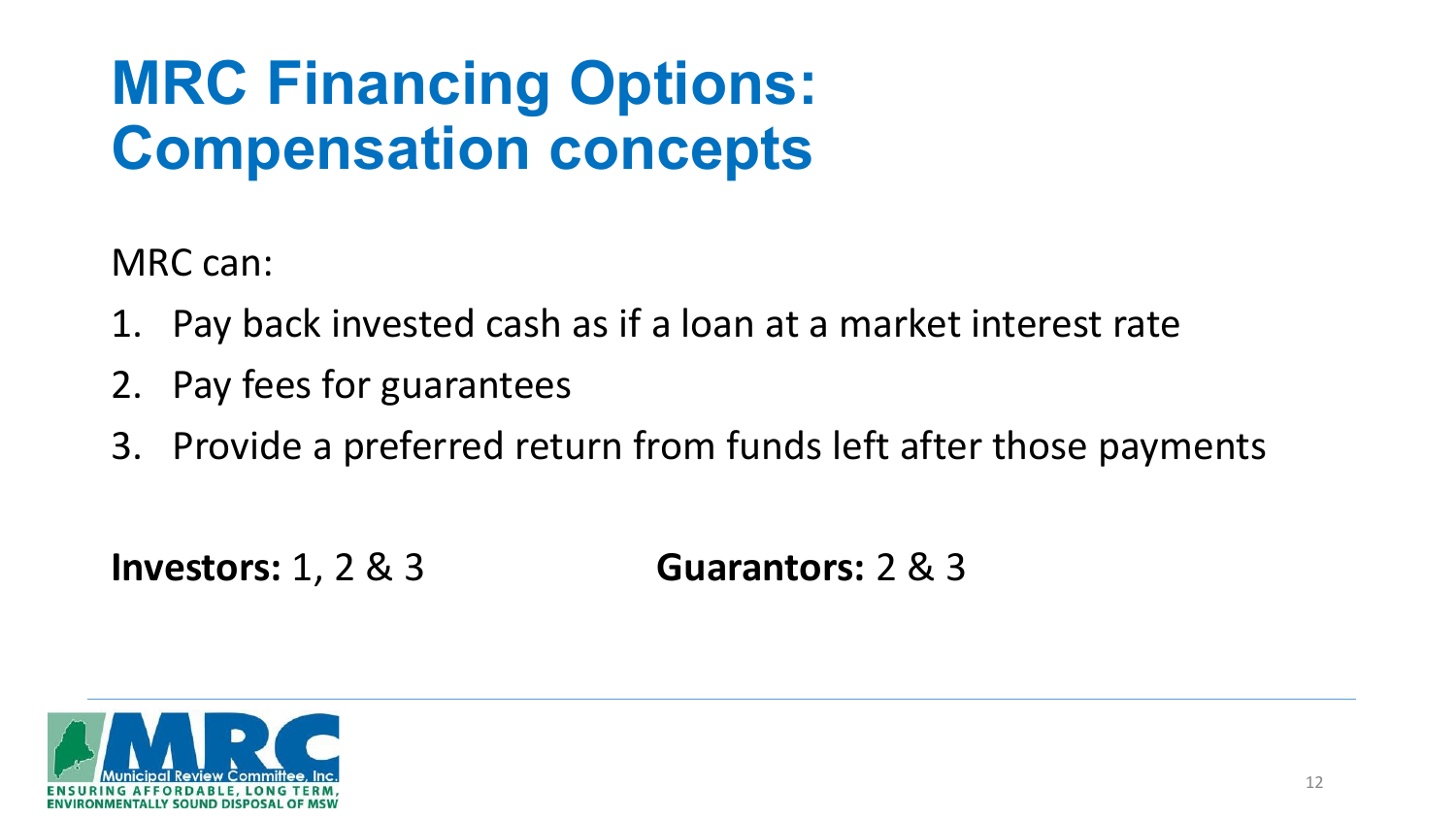#### **MRC Financing Option: Some sample numbers (\$ in thousands per year)**

| Year after opening                         | $\mathbf{1}$ | $\overline{2}$ | 3      | 4      |
|--------------------------------------------|--------------|----------------|--------|--------|
| <b>Revenues</b>                            |              |                |        |        |
| Tip fees                                   | 12,413       | 12,786         | 13,170 | 13,565 |
| Products                                   | 5,806        | 5,980          | 6,160  | 6,345  |
| Total revenues                             | 18,219       | 18,767         | 19,330 | 19,910 |
| <b>Operating Expenses</b>                  | 15,388       | 15,850         | 16,326 | 16,816 |
| <b>Cash from Operations</b>                | 2,832        | 2,917          | 3,004  | 3,093  |
| Waterfall                                  |              |                |        |        |
| <b>Debt service</b><br>$\mathbf{1}$        | 1,793        | 1,793          | 1,793  | 1,793  |
| Available                                  | 1,038        | 1,123          | 1,211  | 1,300  |
| <b>Guarantor payment</b><br>$\overline{2}$ | 400          | 386            | 363    | 338    |
| Available                                  | 638          | 737            | 848    | 962    |
| <b>3A</b> Preferred return                 | 500          | 483            | 454    | 423    |
| <b>General distribution</b><br>3B          | 138          | 255            | 394    | 540    |

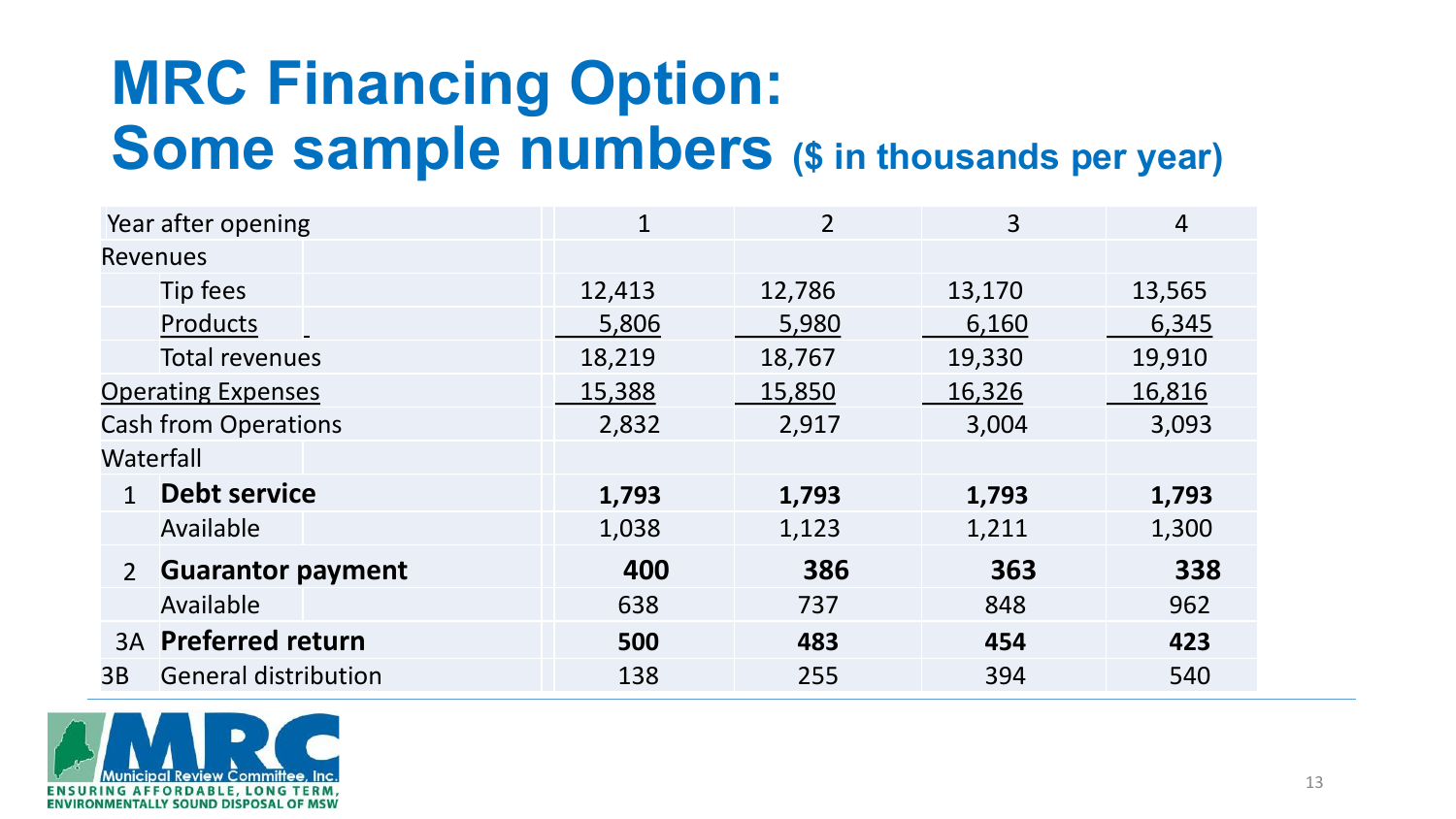#### **Sample preliminary compensation numbers**

**Guarantor fees**: \$20M loan @ 2% fee is \$400k/year for 102,513 tons per year

- If 100% of all JMs participate, equivalent to  $\sim$  \$4 per ton
- If 50% of all JMs participate, equivalent to  $\sim$  \$8 per ton (2X)
- If 25% of all JMs participate, equivalent to ~\$16 per ton (4X) **Investor Returns:** Could exceed 10% on invested cash
- 5.5% interest rate (to be determined)
- 2.0% guarantee fee share
- 2.5% preferred return
- 10.0% total return in this particular example

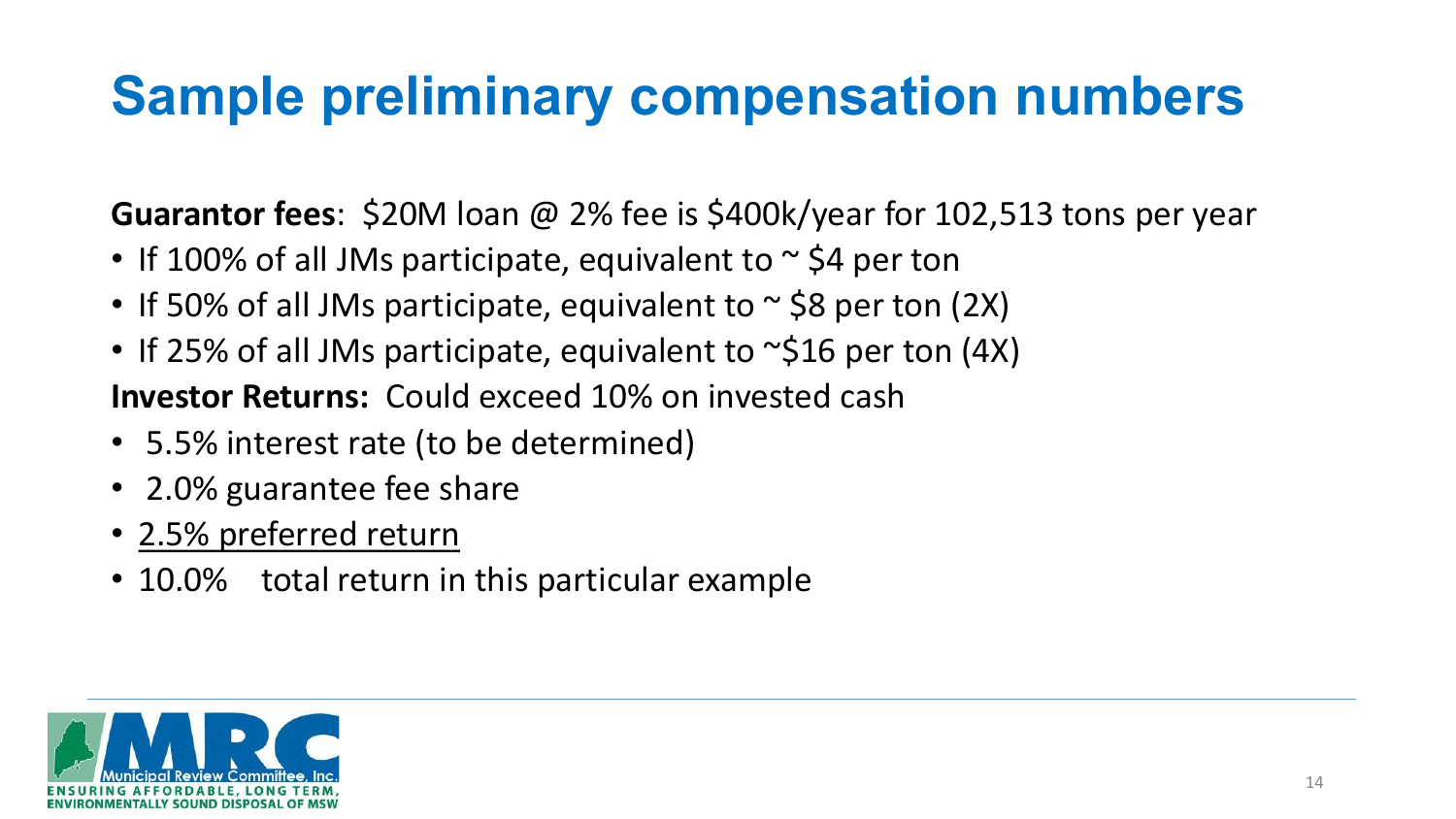## **Next steps**

- Refine member financing proposal and compensation plan
- Review bidder proposals for financial and technical capacity
- Work out terms with qualified bidders
- If signs indicate MRC likely to become plant owner:
	- Prepare formal request to members for financing assistance
	- Plan road show to talk with members